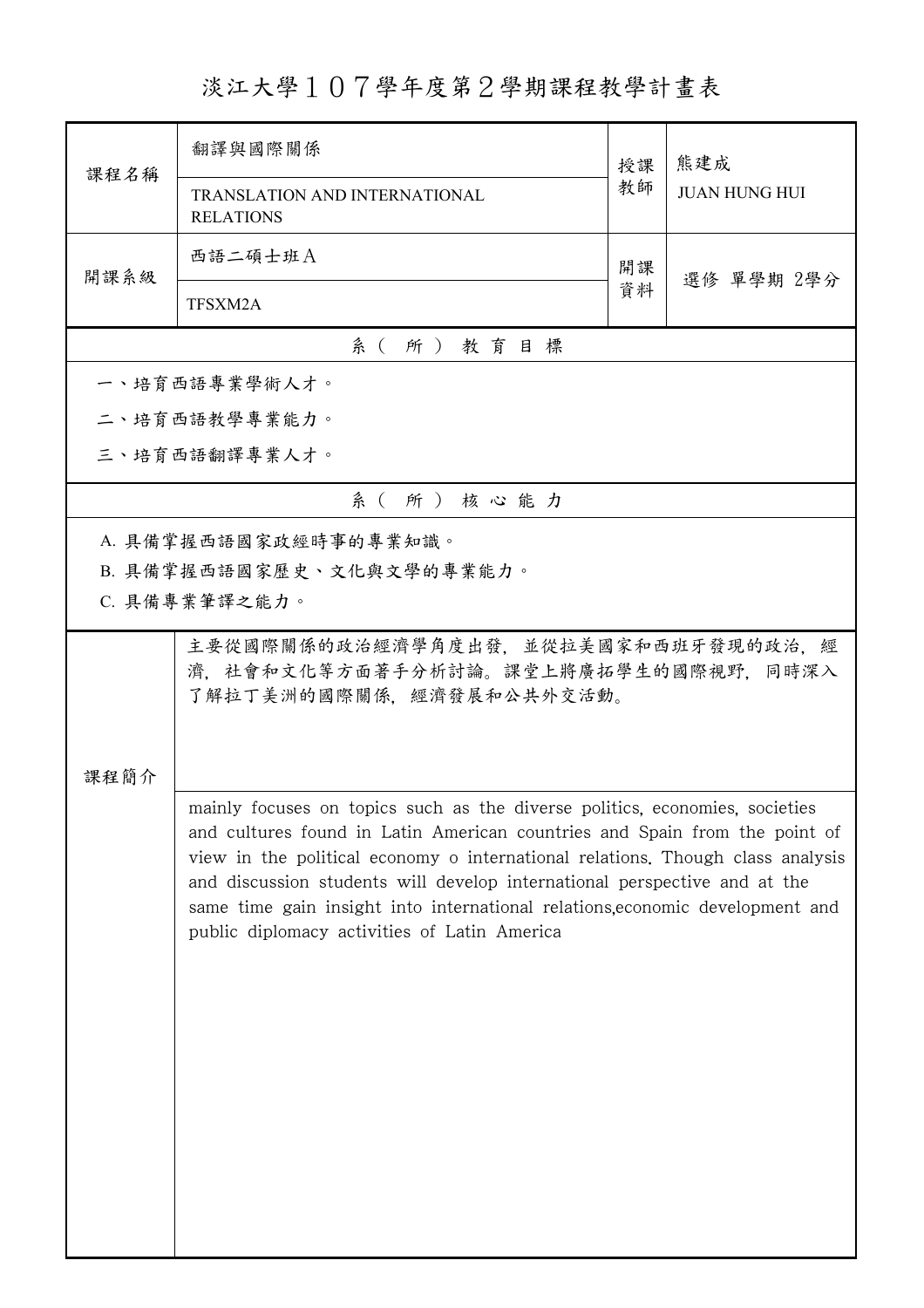本課程教學目標與目標層級、系(所)核心能力相關性 一、目標層級(選填): (一)「認知」(Cognitive 簡稱C)領域:C1 記憶、C2 瞭解、C3 應用、C4 分析、 C5 評鑑、C6 創造 (二)「技能」(Psychomotor 簡稱P)領域:P1 模仿、P2 機械反應、P3 獨立操作、 P4 聯結操作、P5 自動化、P6 創作 (三)「情意」(Affective 簡稱A)領域:A1 接受、A2 反應、A3 重視、A4 組織、 A5 內化、A6 實踐 二、教學目標與「目標層級」、「系(所)核心能力」之相關性:

 (一)請先將課程教學目標分別對應前述之「認知」、「技能」與「情意」的各目標層級, 惟單項教學目標僅能對應C、P、A其中一項。

 (二)若對應「目標層級」有1~6之多項時,僅填列最高層級即可(例如:認知「目標層級」 對應為C3、C5、C6項時,只需填列C6即可,技能與情意目標層級亦同)。

 (三)再依據所訂各項教學目標分別對應其「系(所)核心能力」。單項教學目標若對應 「系(所)核心能力」有多項時,則可填列多項「系(所)核心能力」。

(例如:「系(所)核心能力」可對應A、AD、BEF時,則均填列。)

| 序              | 教學目標(中文)                                                                                                                   | 教學目標(英文)                                                                                                                                                                                                                                                                                                                                                                                                                                                                                       | 相關性            |           |  |
|----------------|----------------------------------------------------------------------------------------------------------------------------|------------------------------------------------------------------------------------------------------------------------------------------------------------------------------------------------------------------------------------------------------------------------------------------------------------------------------------------------------------------------------------------------------------------------------------------------------------------------------------------------|----------------|-----------|--|
| 號              |                                                                                                                            |                                                                                                                                                                                                                                                                                                                                                                                                                                                                                                | 目標層級           | 系(所)核心能力  |  |
| $\mathbf{1}$   | 主要從國際關係的政治經濟學角度<br>出發, 並從拉美國家和西班牙發現<br>的政治, 經濟, 社會和文化等方面<br>著手分析討論。課堂上將廣拓學生<br>的國際視野,同時深入了解拉丁美<br>洲的國際關係, 經濟發展和公共外<br>交活動。 | mainly focuses on topics such<br>as the diverse politics.<br>economies, societies and<br>cultures found in Latin<br>American countries and Spain<br>from the point of view in<br>the political economy o<br>international relations.<br>Though class analysis and<br>discussion students will<br>develop international<br>perspective and at the same<br>time gain insight into<br>international<br>relations.economic<br>development and public<br>diplomacy activities of Latin<br>America   | C <sub>2</sub> | AC        |  |
| $\overline{2}$ | 主要從國際關係的政治經濟學角度<br>出發, 並從拉美國家和西班牙發現<br>的政治, 經濟, 社會和文化等方面<br>著手分析討論。課堂上將廣拓學生<br>的國際視野,同時深入了解拉丁美<br>洲的國際關係, 經濟發展和公共外<br>交活動。 | mainly focuses on topics such<br>as the diverse politics.<br>economies, societies and<br>cultures found in Latin<br>American countries and Spain<br>from the point of view in<br>the political economy of<br>international relations.<br>Though class analysis and<br>discussion students will<br>develop international<br>perspective and at the same<br>time gain insight into<br>international<br>relations, economic<br>development and public<br>diplomacy activities of Latin<br>America | C <sub>4</sub> | <b>AC</b> |  |
|                |                                                                                                                            |                                                                                                                                                                                                                                                                                                                                                                                                                                                                                                |                |           |  |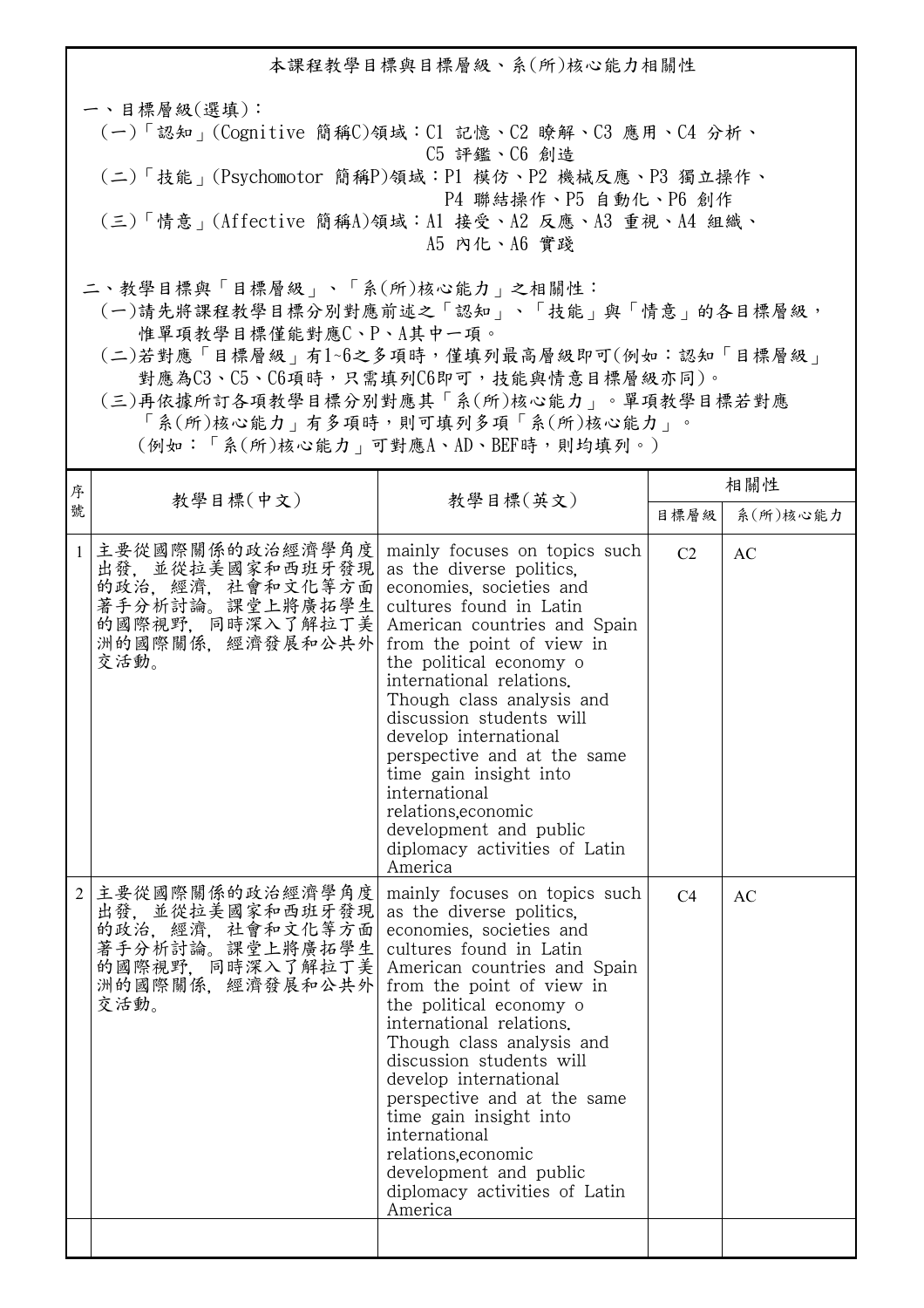|                                                                                                     | 教學目標之教學方法與評量方法             |                                                                                                                            |                                              |         |  |
|-----------------------------------------------------------------------------------------------------|----------------------------|----------------------------------------------------------------------------------------------------------------------------|----------------------------------------------|---------|--|
| 序<br>號                                                                                              | 教學目標                       |                                                                                                                            | 教學方法                                         | 評量方法    |  |
| $\mathbf{1}$                                                                                        | 交活動。                       | 主要從國際關係的政治經濟學角度 講述、討論、實作<br>出發, 並從拉美國家和西班牙發現<br>的政治, 經濟, 社會和文化等方面<br>著手分析討論。課堂上將廣拓學生<br>的國際視野,同時深入了解拉丁美<br>洲的國際關係、經濟發展和公共外 |                                              | 報告、上課表現 |  |
|                                                                                                     | 交活動。                       | 主要從國際關係的政治經濟學角度  講述、討論<br>出發, 並從拉美國家和西班牙發現<br>的政治,經濟,社會和文化等方面<br>著手分析討論。課堂上將廣拓學生<br>的國際視野, 同時深入了解拉丁美<br>洲的國際關係,經濟發展和公共外    |                                              | 報告、上課表現 |  |
|                                                                                                     |                            |                                                                                                                            | 本課程之設計與教學已融入本校校級基本素養                         |         |  |
|                                                                                                     |                            | 淡江大學校級基本素養                                                                                                                 | 內涵說明                                         |         |  |
|                                                                                                     | 全球視野<br>$\langle \rangle$  |                                                                                                                            | 培養認識國際社會變遷的能力,以更寬廣的視野了解全球化<br>的發展。           |         |  |
| 資訊運用<br>$\langle \ \rangle$                                                                         |                            |                                                                                                                            | 熟悉資訊科技的發展與使用,並能收集、分析和妥適運用資<br>訊。             |         |  |
| 洞悉未來<br>$\langle \rangle$                                                                           |                            |                                                                                                                            | 瞭解自我發展、社會脈動和科技發展,以期具備建構未來願<br>景的能力。          |         |  |
| 品德倫理                                                                                                |                            |                                                                                                                            | 了解為人處事之道,實踐同理心和關懷萬物,反省道德原則<br>的建構並解決道德爭議的難題。 |         |  |
| 獨立思考                                                                                                |                            |                                                                                                                            | 鼓勵主動觀察和發掘問題,並培養邏輯推理與批判的思考能<br>力。             |         |  |
| 樂活健康                                                                                                |                            |                                                                                                                            | 注重身心靈和環境的和諧,建立正向健康的生活型態。                     |         |  |
| 團隊合作                                                                                                |                            |                                                                                                                            | 體察人我差異和增進溝通方法,培養資源整合與互相合作共<br>同學習解決問題的能力。    |         |  |
|                                                                                                     | 美學涵養                       |                                                                                                                            | 培養對美的事物之易感性,提升美學鑑賞、表達及創作能<br>力。              |         |  |
|                                                                                                     | 授課進度表                      |                                                                                                                            |                                              |         |  |
| 週<br>次                                                                                              | 日期起訖                       |                                                                                                                            | 內 容 (Subject/Topics)                         | 備註      |  |
| 1                                                                                                   | $108/02/18$ ~<br>108/02/24 | Introduction                                                                                                               |                                              |         |  |
| $\overline{2}$                                                                                      | $108/02/25$ ~<br>108/03/03 | Briefly introduce the political economy of<br>international relations                                                      |                                              |         |  |
| 3                                                                                                   | $108/03/04$ ~<br>108/03/10 | Briefly introduce the political economy of<br>international relations                                                      |                                              |         |  |
| $108/03/11$ ~<br>Briefly introduce the political economy of<br>108/03/17<br>international relations |                            |                                                                                                                            |                                              |         |  |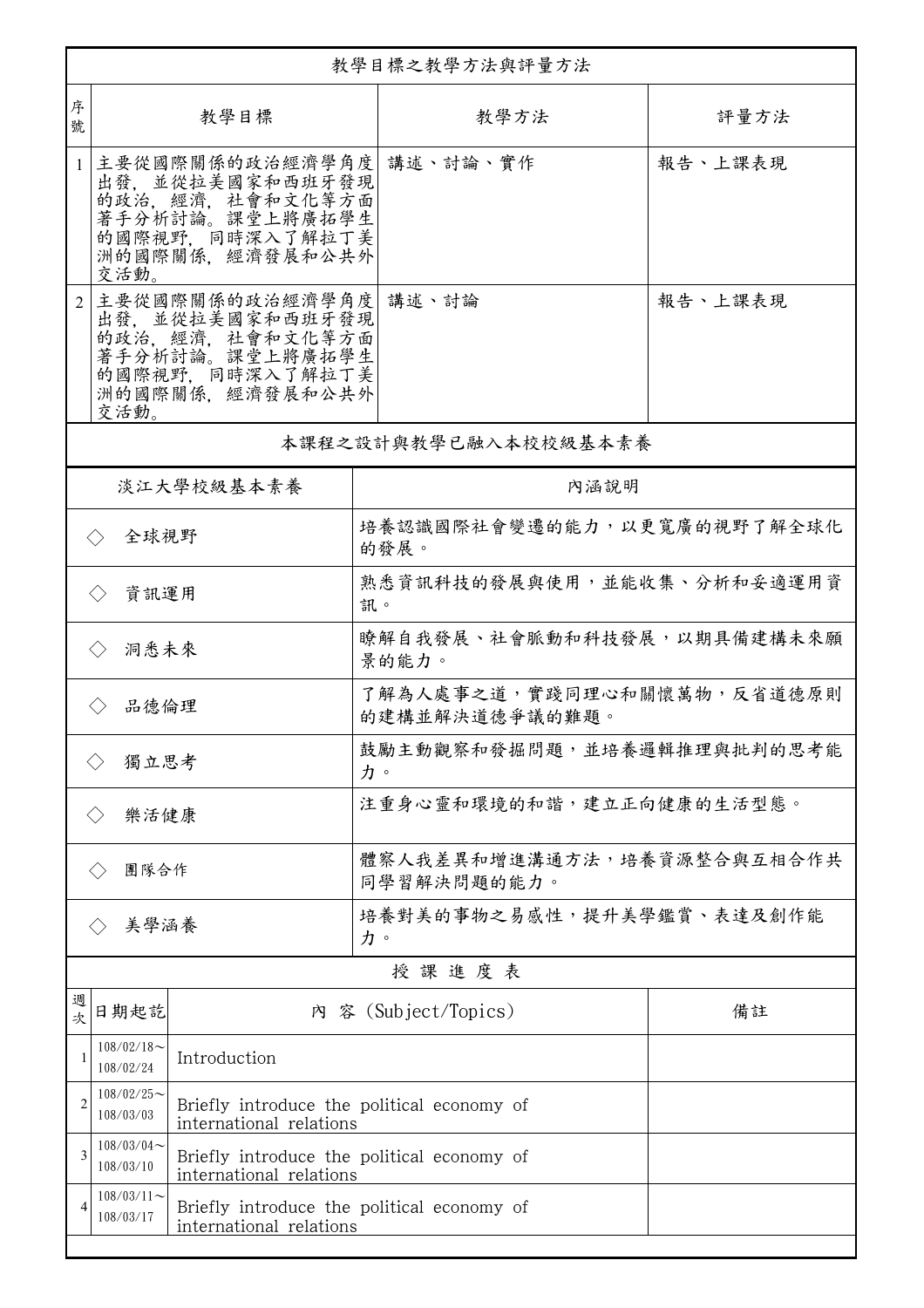| 5           | $108/03/18$ ~<br>108/03/24 | Discuss and comment on the latest Spanish news<br>and events                                  |  |
|-------------|----------------------------|-----------------------------------------------------------------------------------------------|--|
| 6           | $108/03/25$ ~<br>108/03/31 | Discuss and comment on the latest Spanish news<br>and events                                  |  |
| 7           | $108/04/01$ ~<br>108/04/07 | Discuss and comment on the latest Spanish news<br>and events                                  |  |
| 8           | $108/04/08$ ~<br>108/04/14 | Discuss and comment on the latest Spanish news<br>and events                                  |  |
| $\mathbf Q$ | $108/04/15$ ~<br>108/04/21 | Discuss and comment on the latest Spanish news<br>and events                                  |  |
| 10          | $108/04/22$ ~<br>108/04/28 | Discuss and comment on the latest Spanish news<br>and events                                  |  |
| 11          | $108/04/29$ ~<br>108/05/05 | Discuss and comment on the latest Spanish news<br>and events                                  |  |
| 12          | $108/05/06$ ~<br>108/05/12 | Discuss and comment on the latest Spanish news<br>and events                                  |  |
| 13          | $108/05/13$ ~<br>108/05/19 | Discuss and comment on the latest Spanish news<br>and events                                  |  |
| 14          | $108/05/20$ ~<br>108/05/26 | Discuss and comment on the latest Spanish news<br>and events                                  |  |
| 15          | $108/05/27$ ~<br>108/06/02 | Discuss and comment on the latest Spanish news<br>and events                                  |  |
| 16          | $108/06/03$ ~<br>108/06/09 | Discuss and comment on the latest Spanish news<br>and events                                  |  |
| 17          | $108/06/10$ ~<br>108/06/16 | Discuss and comment on the latest Spanish news<br>and events                                  |  |
| 18          | $108/06/17$ ~<br>108/06/23 | End of the course $-$ submit semester report.                                                 |  |
|             | 修課應<br>注意事項                |                                                                                               |  |
|             | 教學設備                       | 電腦、投影機                                                                                        |  |
|             | 教材課本                       |                                                                                               |  |
|             | 參考書籍                       |                                                                                               |  |
|             | 批改作業<br>篇數                 | (本欄位僅適用於所授課程需批改作業之課程教師填寫)<br>篇                                                                |  |
|             | 學期成績<br>計算方式               | ◆平時評量: 26<br>◆出席率:<br>$\%$<br>30.0<br>$\%$<br>◆期中評量:<br>◆期末評量:70.0<br>$\%$<br>◆其他〈 〉:<br>$\%$ |  |
|             |                            |                                                                                               |  |